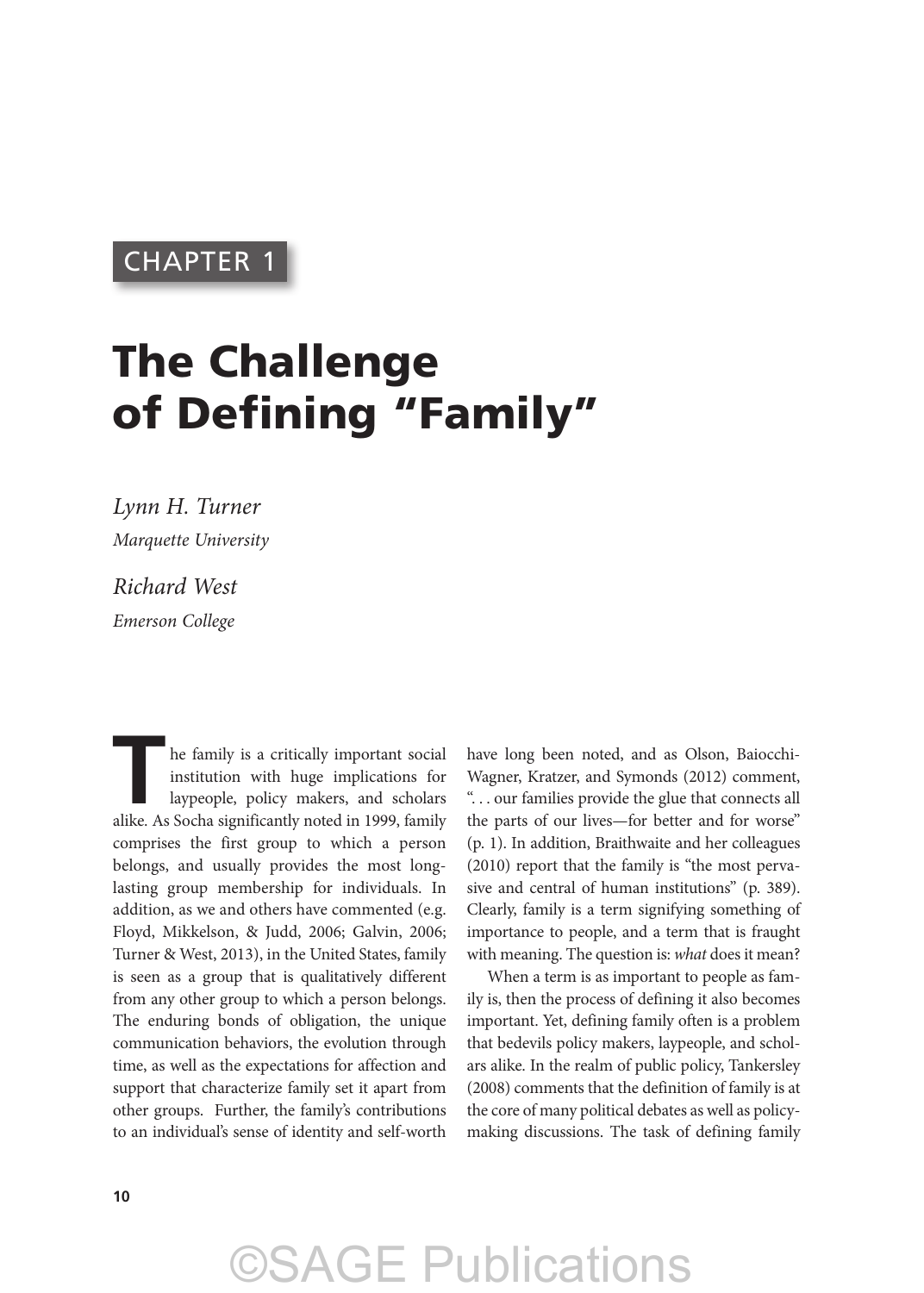becomes critical as politicians try to develop laws and policies affecting families. The myriad laws related to family life have had a profound effect upon family members. Specific laws, including the Family and Medical Leave Act (FMLA) and the Patient Protection and Affordable Care Act (PPACA), continue to influence nearly every family today. More general policies, too, including those related to child custody, unemployment benefits, and earned income tax credits also affect how policy contributes to the definition process. In many ways, these laws and policies comment on the definition of family either specifically as in the 2013 U.S. Supreme Court decision allowing married same-sex couples to receive federal benefits, or by implication, as in the FMLA.

Many questions attend the task of defining family, including but not limited to: Is a difference implied in saying "the family" as opposed to "family?" And, what might that difference mean (Holstein & Gubrium, 1995)? Do we see family as a refuge from outside trauma and a source of comfort and support in the face of life's stressors? Or do we imagine the family as a crucible for pain and conflict? Or is it both? Or neither? For that matter, when we invoke the concept of family, what people do we include? Are we speaking of people who share living space, who are related by blood, or those who, through some qualitative algorithm, *feel* like family to us? When we mention family, are we talking about those who raised us (our familiesof-origin), those to whom we were born (our families-of-procreation), those with whom we currently live, or some other configuration? Is anyone, or any entity, allowed to have the final say in defining family? If we privilege one family form over others, what does that mean about the forms we leave out of our definition?

Given these complexities, the purpose of this chapter is four-fold. First, we explore a number of considerations that make defining family complicated. We then we review a body of research that specifically attempts to confront the problems of defining family, with a special emphasis on the communication literature. Third, we review

communication literature and practice that skirts the definitional problem in favor of advancing typologies of family. Finally, we look to the future and pose a research (and practical) agenda regarding family definition.

### **Difficulties in Creating a Definition of Family**

The task of defining family may be complicated by the myriad choices currently affecting family structures. Relational choices, including cohabitation, divorce, and postdivorce friendships, have influenced the composition of the Western family. Reproductive technologies, including contraception, surrogacy, and in vitro fertilization have provided both women and men with opportunities to plan how many children to have, whether to have children at all, or whether to involve others in the process of child bearing for the family. In addition other technologies may affect who is a member of the family. For instance, online communication allows people to interact across geographic space, and this may have an effect on who is considered a family member. Grandparents, and other extended family members, may become more central to a family's functioning through their ability to Skype with and text their grandchildren (Turner, 2012). As Webb, Ledbetter, and Norwood (Chapter 23, this volume) observe, families are formed via technologically assisted communication through practices like online adoptions or the facilitation of assisted reproductive technologies such as surrogacy or egg and sperm donors. Technologically assisted communication also serves to maintain family ties, as Webb et al. note. Social media such as Facebook, for example, have been used to seek reassurance from others (Clerkin, Smith, & Hames, in press) and to alleviate loneliness for college students who have moved away from their familiesof-origin (Lou, Yan, Nickerson, McMorris, 2012). Yet, if such reassurance from family members has not been provided, what effect does this have upon the family? Are the college students beginning to be edged out of the definition?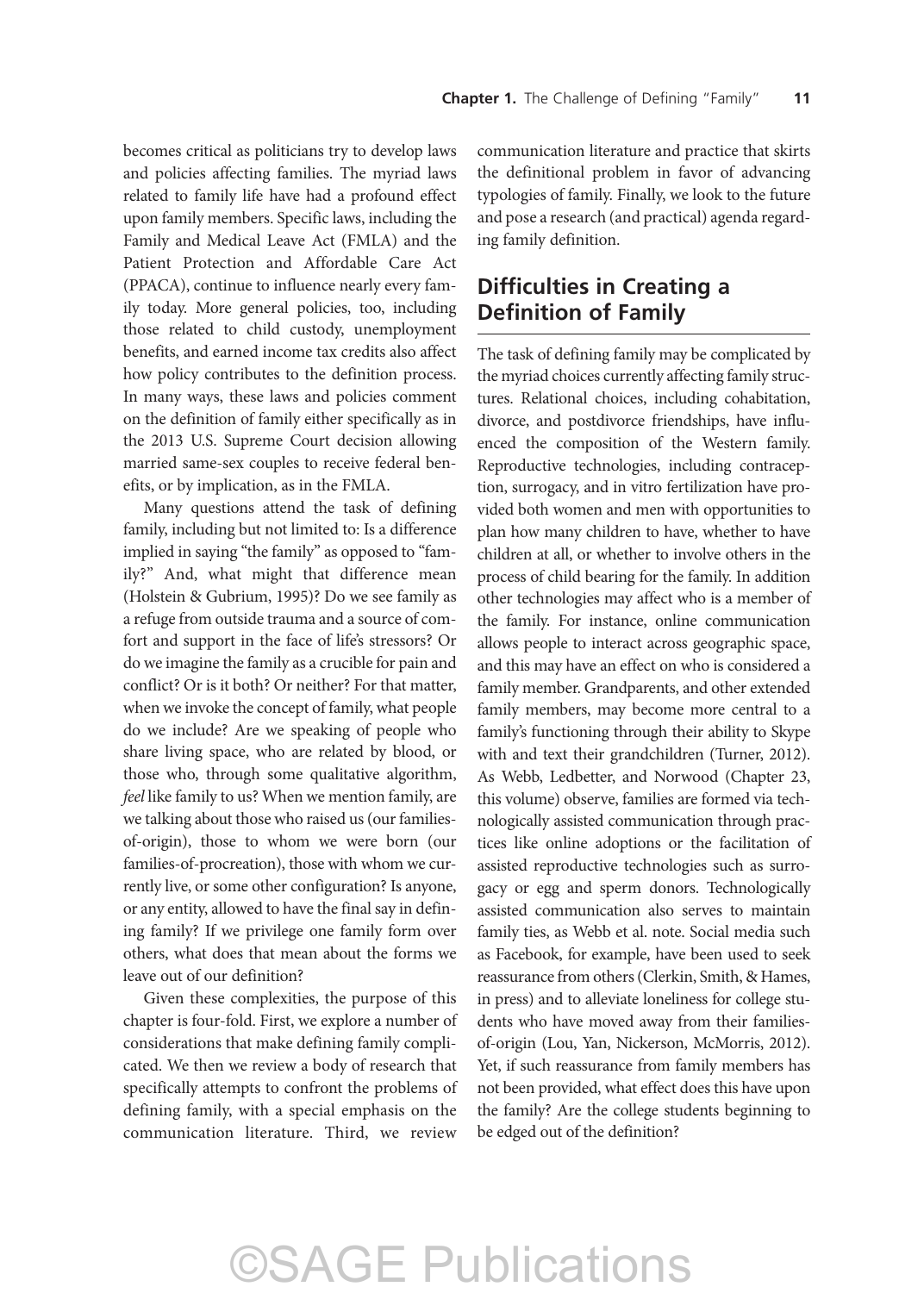Further, we cannot ignore the influence of the media on shaping the definition of family, because so many people in the United States base their ideas about family on mediated images (see, for example, Tyus, Chapter 22, this volume). Television, talk radio, social media, newspapers, and popular press all remain instrumental teachers about what constitutes family. Watching *Modern Family*, for instance, gives the viewer some insights into a gay-father-headed household. Listening to Rush Limbaugh, a conservative talk show host, provides listeners with Limbaugh's views on the effects immigration has on families. Reading tweets from unmarried Hollywood couples who are recent parents sends messages about possibilities for parenting and family life. Scanning some 2013 headlines relevant to families, reveals the following messages about what constitutes family (and what does not): "Millennials, in Their Parents' Basements" (Rampell, 2013); "Controversy Continues Over Gay Parenting Study" (Inside Higher Education, 2013); and "For Stronger Families, Focus on Childcare, Not Birthrates" (Gregory, 2013).

Another complicating factor for understanding the definition of family concerns the economy. The financial ebbs and flows in the United States affect the family unit and even strike at people's conception of family. Some family members, because of job loss, reduced labor hours, or unemployment, are incapable of living alone. These members frequently return to their family-of-origin because they can no longer afford housing expenses. A man and his children may return to his parents' house because he can no longer sustain childcare costs. A daughter who could not get a job after college might decide to return to live with her single mother. A recently unemployed family member may have to take a job in a city 500 miles away, resulting in a change in the household's occupants, and perhaps, in the definition of the family itself.

As Harris and González (Chapter 2, this volume) point out, culture is a critical factor in considering the meaning of family. From a demographic vantage point, the waves of immigrants who currently live in the United States have had

a profound effect upon family definitions. Because immigrants arrive with various values related to family life (e.g., parenting, discipline, patterns of communication), it is increasingly difficult to establish a universal definition for family. For example, some immigrants arrive with a deep reverence for their elders, and households are established with this multigenerational configuration. Other immigrants arrive in the United States with few, if any, of their family members, thereby creating an entirely different family arrangement (e.g., families who are geographically separated or new families of volunteer members). And, deportation also necessarily affects housing insecurity and in some cases, permanent family dissolution (Dreby, 2012). Finally, it is relevant to point out that internal migration patterns may alter the emotional support of kin; external members of the family, therefore, may necessarily become part of the newly configured family type.

The cultural conversation about what and who should be included in the definition of family has been taking place for quite some time. Years ago, these dialogues may have been relegated to holiday dinners, where family members met, perhaps for the only time all year, and weighed in on social issues. While some writers have encouraged benign conversational starters for such times ("If you were running for mayor, what would be your campaign platform?"), the reality is that many family members have no problem tackling difficult topics. Among those topics is family itself. Myriad areas related to family are rife for Thanksgiving Day banter around the table: samesex marriage, caring for aging family members, divorce, and surrogate mothers among others. At first glance, such difficult dialogues may be viewed as simply vehicles for family members to exhibit strong opinions. Yet, these interactions may provide families with both clarity and confusion about what constitutes a family, the dynamics of family life, and the various arrangements and configurations related to family.

The preceding discussion illustrates and underscores the difficulty in achieving a scholarly and lay consensus on the existence of a universal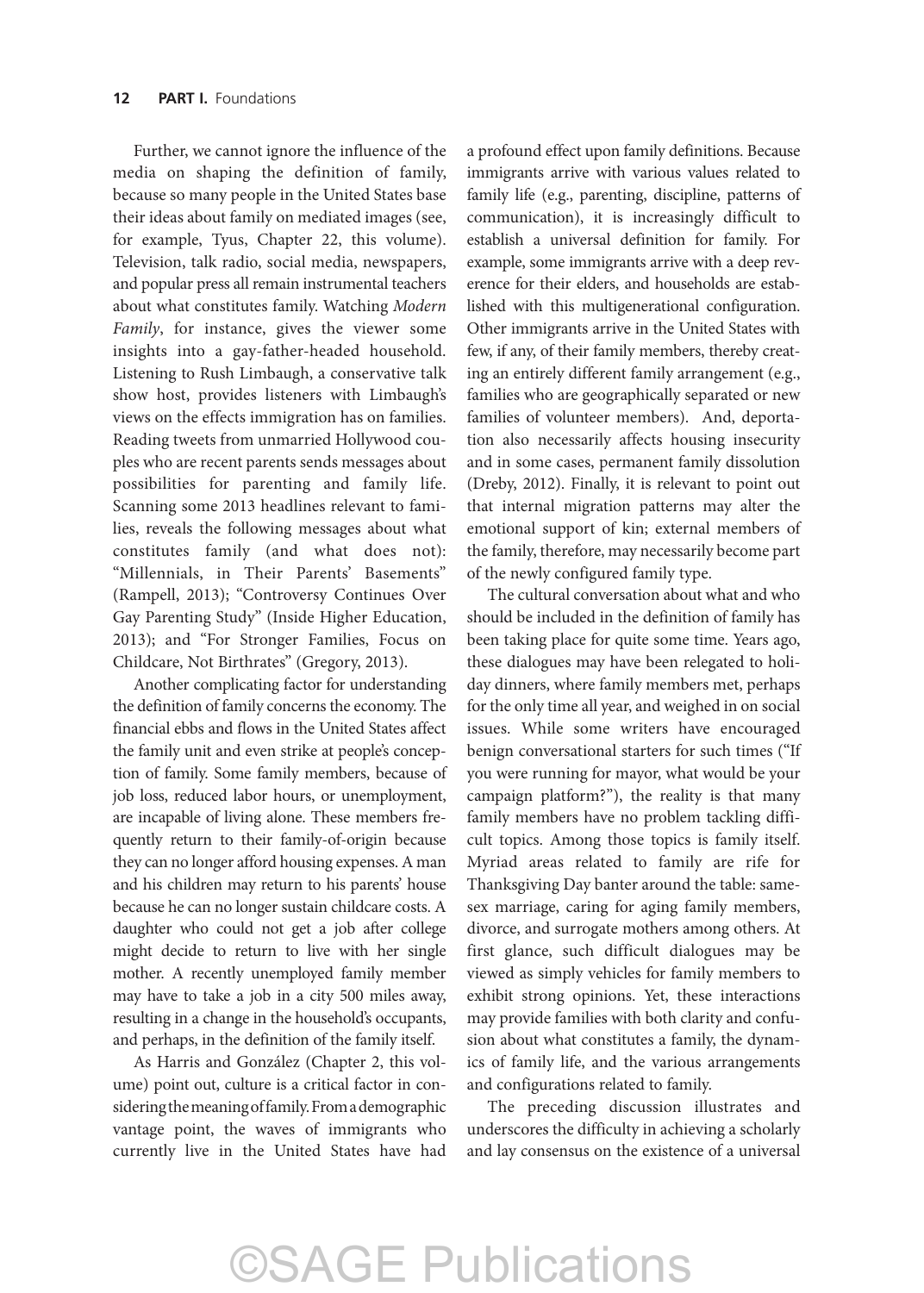definition for the term family. The numerous organic and cultural influences upon families today make it nearly impossible to construct a single unifying definition. As society changes and evolves, so, too, does our conception of family. Change has been a constant feature in our notions about the family. Bernardes (2002), for example, estimates that the term family has over 200 different meanings in Western cultures alone. Despite the obvious difficulties of the task, researchers continue to work toward defining family in a variety of different ways. In the following section, we discuss some of these approaches.

### **Scholarly Efforts Toward Creating a Definition**

Among the more difficult scholarly tasks for family communication researchers is defining the term family. Further, as Holtzman (2008) observes, conceptions of family by policy makers and laypeople affect how scholars frame family as well. Holtzman comments that longstanding debates over the definition of *family* intensify as social changes alter the cultural conception of the term. In turn, these debates create complications and evolution in the approaches that scholars take when defining family. In the end, *family* and all of its corresponding vectors provide communication researchers with a host of complexities that are difficult to reconcile. Scholars sometimes reference this problem of definition by referring to the term in question as a "site of struggle" (Turner & West, 2013; Coontz, 1988). By this, they mean that citizens, cultures, political leaders, as well as researchers have multiple meanings in mind when they say the word *family*, and these differing meanings compete with one another, sometimes causing enormous controversies. Here we review some of the approaches that scholars have taken in response to the problem of defining family as well as some of the specific definitions that result. We discuss research that takes a conceptual approach to defining family first and then articulate the lens approach favored by some scholars. We also briefly review literature that adopts the social construction or discourse dependent approach followed by research that considers the definition through the perspective of laypeople as well as scholars. Finally, we explore the cultural and class implications implicit in the process of defining family.

#### **The Conceptual Approach**

Many researchers have offered specific, relatively concise, conceptual definitions for the term family, perhaps beginning with Burgess's (1926) classic definition stating that the family consists of a unity of interacting personalities. Olson et al. (2012) profile 10 examples of conceptual definitions for family. These include the following: "[t]he family is a social group characterized by common residence, economic cooperation, and reproduction. It includes adults of both sexes, at least two of whom maintain a socially approved sexual relationship, and one or more children, own or adopted, of the sexually cohabiting adults" (Murdock, 1949, p. 1, cited in Olson et al., p. 5); "[a] family is a set of relationships determined by biology, adoption, marriage, and in some societies, social designation, and existing even in the absence of contract or affective involvement, and in some cases, even after the death of certain members" (Bedford & Blieszner, 1997, p. 526, cited in Olson et al., p. 5); and "[a] social group of two or more persons, characterized by ongoing interdependence with long-term commitments that stem from blood, law, or affection" (Braithwaite & Baxter, 2006, p. 3, cited in Olson et al., p. 5). Elsewhere we have provided the following conceptual definition:

A family is a self-defined group of intimates who create and maintain themselves through their own interactions and their interactions with others; a family may include both voluntary and involuntary relationships; it creates both literal and symbolic internal and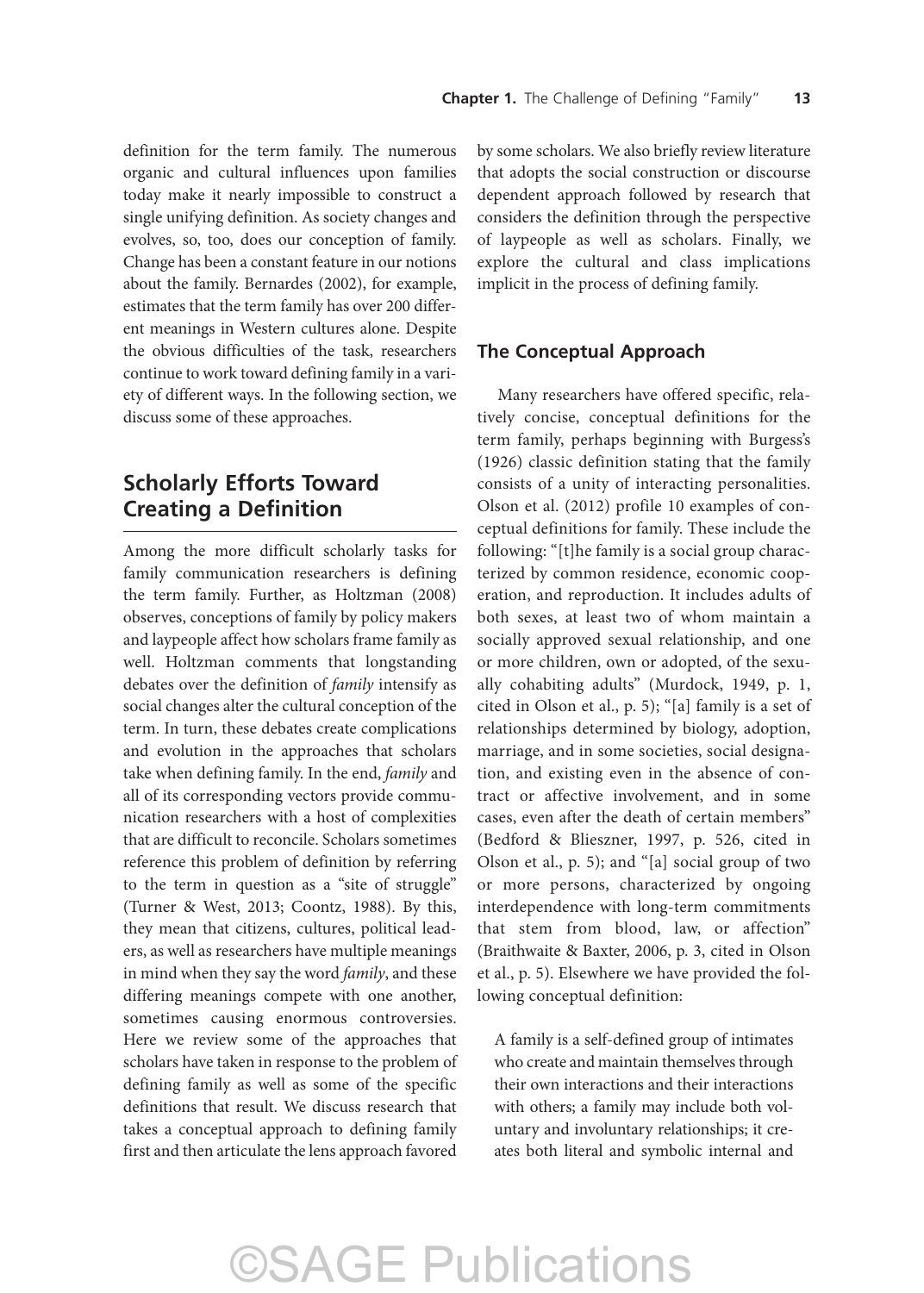external boundaries; and it evolves through time: It has a history, a present, and a future. (Turner & West, 2013, p. 9)

Some researchers (i.e. Koerner & Fitzpatrick, 2004) have distilled some of the common elements across these conceptual definitions to create some general perspectives for defining family. For instance, Koerner and Fitzpatrick argued that three perspectives describe the various conceptual definitions advanced by researchers. They noted that conceptual definitions based on the presence or absence of certain members (e.g., mothers, fathers, grandparents, and so forth) could be classified as structural definitions. Secondly, Koerner and Fitzpatrick noted that other definitions were predicated on the group accomplishing certain social and psychological tasks, and they labeled these functional definitions. Finally, they claimed that some definitions focused on the emotional ties formed in families as well as their evolutionary nature resulting in a shared past and the expectation of a common future. Koerner and Fitzpatrick called these transactional definitions.

Somewhat similarly, other researchers have examined the underlying conceptual categories that ground the types of definitions we have reviewed. These scholars have discussed what they call the lenses shaping a researcher's approach to defining family. We now address the lens approach to defining family.

#### **The Lens Approach**

Floyd and his colleagues, Mikkelson and Judd (2006) argued that when scholars define family they usually do it by using one or more of three lenses: (1) a structural lens that focuses on biological relationships (they label this the biogenetic lens), (2) a legal lens that concentrates on relationships sanctioned by the laws of a given culture (they call this a sociolegal lens), or (3) a functional lens that spotlights the roles that people play relative to one another and the

extent to which people "feel and act like family" (p. 27) (this is called a role lens). The role lens highlights communication for being the connecting tissue that binds people into family, the sociolegal lens focuses on social behaviors that have been codified into laws that define family relationships, and the biogenetic lens turns away from social behaviors, and instead uses two criteria for determining the definition of family: (1) the extent to which a relationship is directly reproductive, at least potentially, and (2) whether or not people share genetic material. Although Floyd and his coauthors note that each lens has advantages as well as disadvantages for scholars, they especially commend the biogenetic lens. They observe that this lens is extremely useful for scholarship for at least two reasons. First, it is much easier for a researcher to find families to study using this lens compared to the others, and, second, the biogenetic lens allows researchers to be consistent in defining and recruiting families to study.

#### **The Social Construction or Discourse-Dependence Approach**

Another approach for defining family is often called social construction because it is grounded in the notion of how people *do* family, or how family members' behaviors construct a sense of "familiness" (e.g., Allen, Blieszner, & Roberto, 2011; Braithwaite et al., 2010). In a study of how children in England think about kinship, Mason and Tipper (2008) exemplify this approach. They say that creativity is a part of developing family, because kinship is not a given, but rather is shaped and molded "by people's own family negotiations and practices as well as through shifting public understandings and legal definitions of what is considered relatedness" (p. 441). This line of thinking was expanded upon by Galvin (2006). She notes the large role that communication plays in the process of defining family, and she refers to families as discoursedependent, or engaged in using communication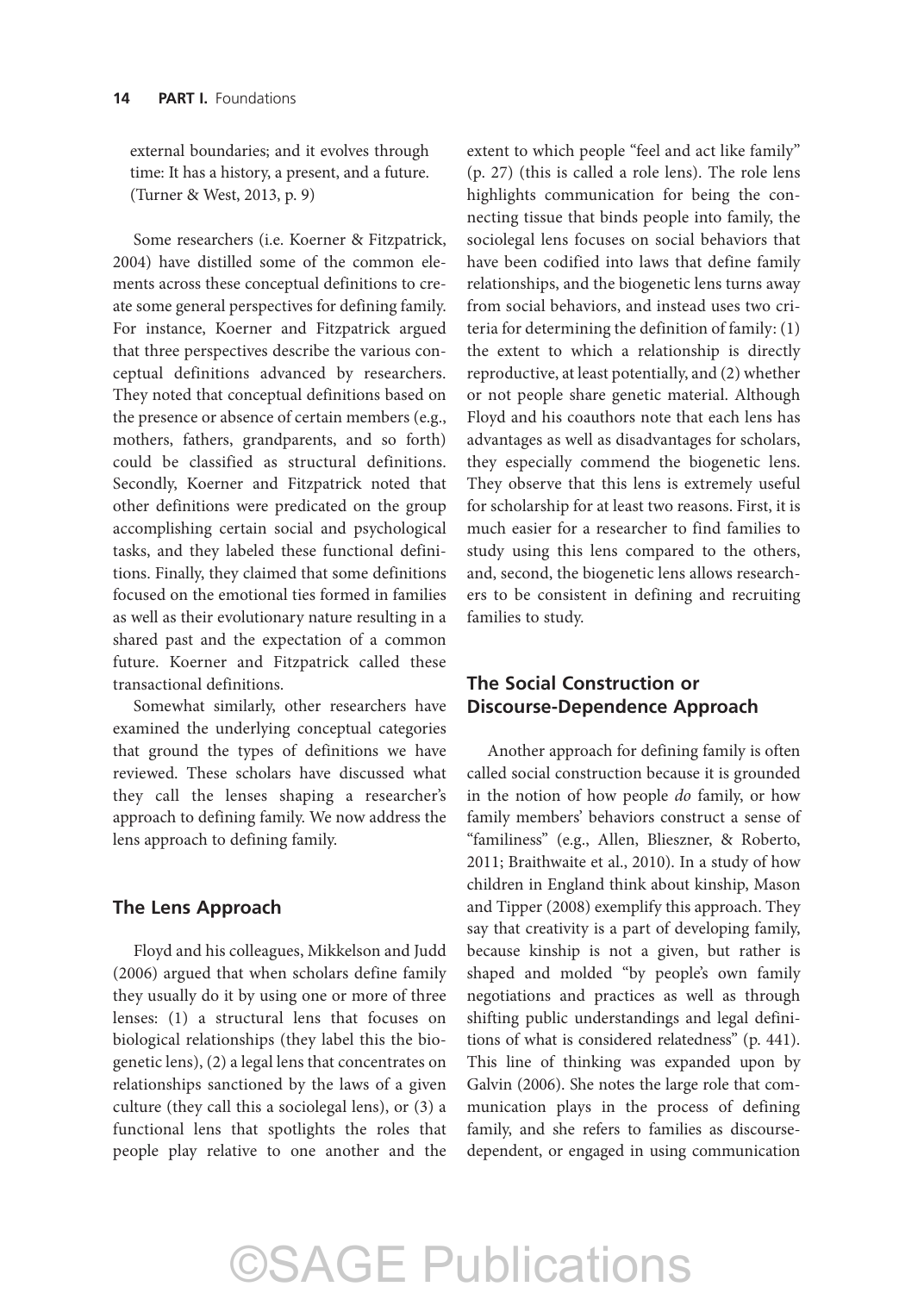to define themselves as family. Galvin acknowledges that all families are somewhat discoursedependent, and by this she means that all families rely on communication behaviors to "talk family into being." Families use a variety of rituals, stories, pet names, and other communication behaviors to accomplish this task. However, Galvin observes that families who do not resemble one another physically, and in fact, may not be biologically related to each other, (such as European American parents who have adopted children from Korea, for instance) are the most discoursedependent. Galvin asserts that these families talk their relationships into family status by naming, justifying, and defending them. In this argument, Galvin seems to be extending Floyd, et al.'s (2006) role lens, explaining how communication is used to create and recreate the familial roles that people play relative to one another. Galvin makes the implicit argument that communicating familial role behaviors captures the essence of what family is in people's lived experiences.

#### **Laypeople's Definitions**

Rather than propose a definition themselves, some researchers (e.g. Weigel, 2008; Holtzman, 2008) have been interested in how laypeople define family and how these definitions compare to scholars' definitions. For instance, Leslie Baxter and her colleagues (2009) found some consistency in their respondents' definitions with the biogenetic and sociolegal approaches to defining family. Yet, they also observed subtle signs in their data that laypeople were taking a more expansive approach to defining family than scholars, using those lenses, do. For example, the participants in their study revealed that the presence of frequent communication among members increased the likelihood that they would label the group a family regardless of their biological or legal status. In addition, the authors noted that there may be some reciprocity between scholars' and laypeople's definitions, such that "when the research community defines 'family'

along traditional lines, this definition functions to marginalize our understanding of alternative family forms" (p. 186). This insight suggests that researchers have a greater role in the definitional struggle than they may have realized.

Edwards and Graham (2009) were also interested in the question of how laypeople defined family. They discovered that people's perceptions about communication had a relationship with how they defined the concept of family. Further, Edwards and Graham's findings lend support for the argument that laypeople use the role lens for defining family. Advocating a role lens was associated with all of the implicit theories that people held about communication.

Gillis (1996) was interested in how laypeople *think* about family life. In examining this aspect of the definition, Gillis stated that,

…we all have two families, one that we live *with* and another we live *by*. We would like the two to be the same, but they are not. Too often the families we live with exhibit the kind of self-interested, competitive, divisive behavior that we have come to associate with the market economy and the public sphere. Often fragmented and impermanent, they are much less reliable than the imagined families we live by. The latter are never allowed to let us down. Constituted through myth, ritual, and image, they must be forever nurturing and protective, and we will go to any lengths to ensure that they are so, even if it means mystifying the realities of family life. (p. xv)

Stacey (1999) observed that the family of fables that Gillis refers to as the family we live *by*  is more compelling than "the messy, improvisational, patchwork bonds of postmodern family life . . . [and since these fabled families] function as pivotal elements in our distinctive national imagination, these symbolic families are also far more stable than any in which past generations ever dwelled" (p. 489). These scholars argue that laypeople tend to idealize the family and overload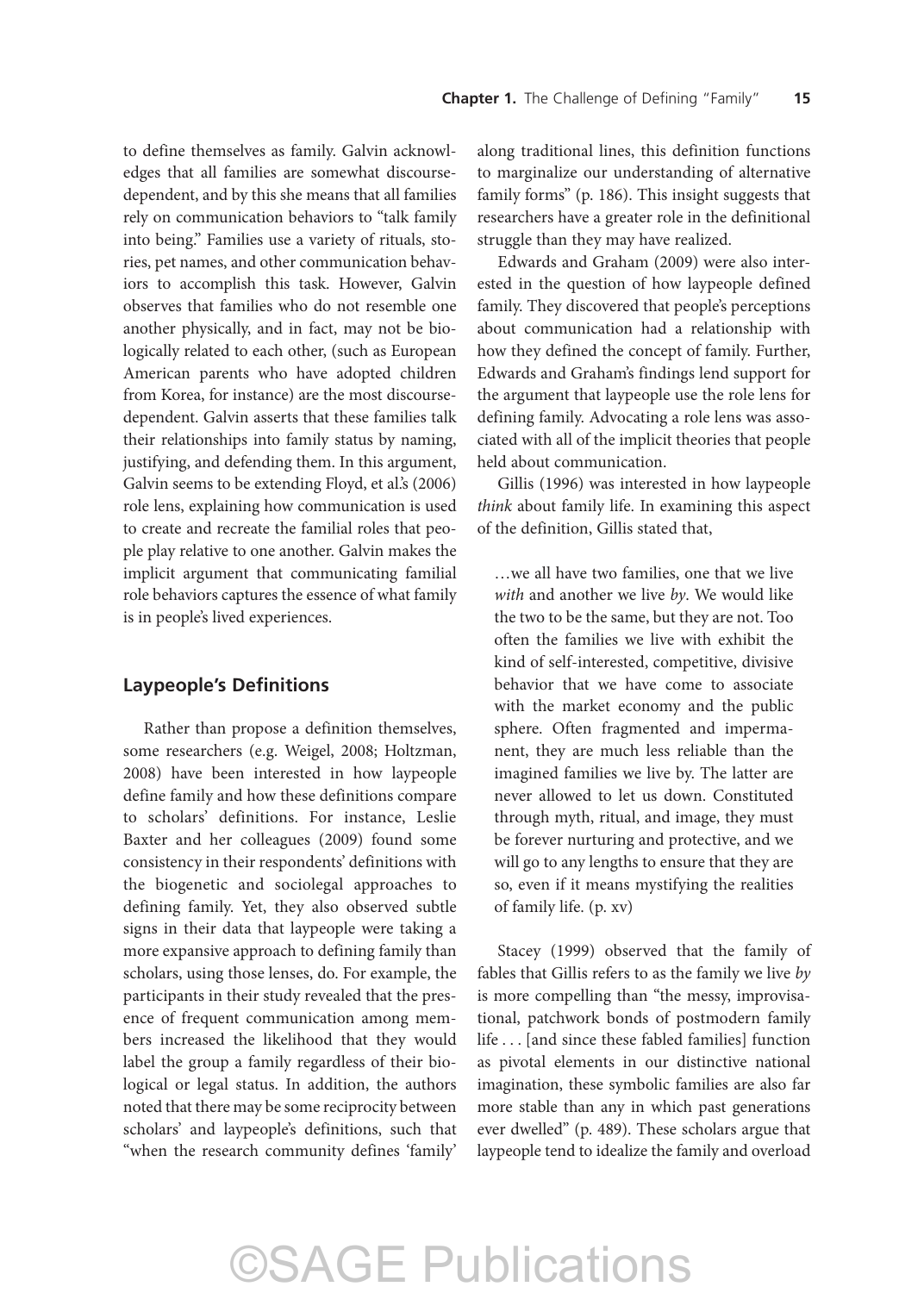it with impossible expectations because it is reassuring to think about the family as an institution of unconditional love and constant support, even when our own experiences may not conform to this definition.

#### **Culture and Social Class**

Researchers also have noted that the entire process of defining family must be filtered through the prism of culture and social class (see Harris and González, Chapter 2, this volume). For instance, Dill (2001) reminds us that many conceptual definitions of family are predicated on White, middle-class norms. Dill cautions that these definitions cannot extend universally because White, middle-class family norms depend upon different family arrangements from other classes and racial groups. For instance, White middle-class children could not have begun staying home longer in the 19th century, nor could their mothers have redirected their time to caring for them, without the labor of slaves and immigrants who provided cotton to the mills, cheap factory clothes, and household help. Thus, the new construction of childhood and motherhood that arose in the 19th century was not extended to slave and poor immigrant families.

Stewart (2007) asks the question who is kin or what is family?, but she specifically examines that question through African American family practices. She found, consistent with other research on the topic (e.g. Dill, 2001), that her respondents had an expansive definition for family, including extended members, as well as voluntary members or "fictive kin." Stewart also found, however, that socioeconomic status did mediate this result somewhat in that members of higher socioeconomic groups made a distinction between immediate and extended family, although they included them all in the definition. Members of lower socioeconomic groups did not make the same distinction.

#### **Summary**

Defining family is a complex task and the definition differs depending on which approach a researcher takes. The task is further complicated because of the wide range of diversity characterizing the contemporary U.S. family. In examining the family in the 21st century, Bachman (2008) observes that it is "post-traditional" because "it does not adhere to one specific structural model: it is fluid, not static; inclusive, not exclusive; diverse, not monolithic" (p. 44). However, Bachman also notes that social support for such diversity is contested, lending support to our assertion about the struggle over defining family. Interestingly, however, Coontz (2005) argues that "the diversity in U.S. families today is probably no larger than in most periods in the past" (p. 78). Indeed, she states, "family variability" (p. 66) has been with us for centuries.

Contemporary scholars in family communication typically agree that each family is unique in that each unit comes with its own set of rules, roles, cultural backgrounds, and patterns of interaction. While this perspective seemingly has value, viewing each family as a distinctive system presents scholarly challenges. Perhaps as response to these challenges, some researchers have turned their attention away from a specific definition of family and have instead speculated about classifying the wide variety of families into a smaller, more manageable, set of types. We now address the topic of family typologies.

### **Typologies of Family**

Typologies have often been used in the field of family communication (and family studies more generally) as a way to understand families as well as the interactions that take place within them. As Metts and Asbury (Chapter 3, this volume) observe, typologies consist of a list of categories (called types) "that are subsets of a larger construct and are distinguished by dimensions, qualities,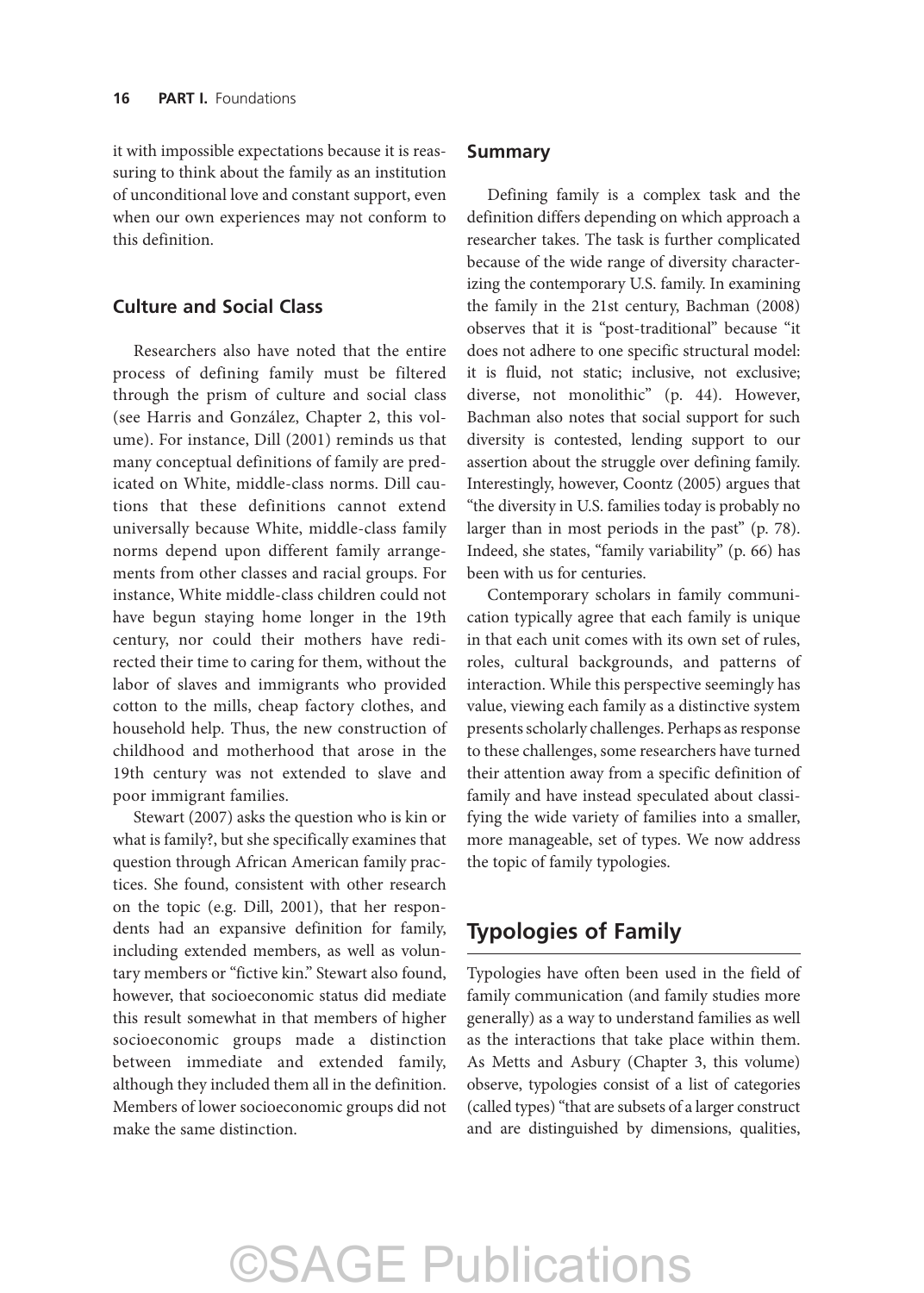or characteristics." By creating a typology of families, scholars are able to avoid some of the problems attending the definitional process for the larger construct (i.e. family) altogether and move on to understanding the subsets that comprise it. Many family typologies exist. Below we review two predominant ones, each with a unique focus: Kantor and Lehr's Family Types (1975) and Fitzpatrick's Couple Types (Fitzpatrick, 1977; 1988), as well as a demographic typology that begins to capture the diversity of family living arrangements in the contemporary United States.

#### **Kantor and Lehr's Family Types**

Drawing data from 19 families, Kantor and Lehr's (1975) ethnographic study continues to be cited as a preeminent family typology. Their research concluded that a family's main goal is distance regulation. Families, according to Kantor and Lehr, are open, adaptive, complex and continuously processing information. Family members use such resources as time (clock and calendar), space, and energy to gain the goals of power (autonomy and freedom), meaning (family identity), and affect (closeness and compassion). Mapping a family's use of these resources, Kantor and Lehr discovered three types of families: closed, open, and random.

Closed families are those families where stability is a major goal in all family processes. In these families, family loyalty supersedes the loyalty one provides a friend. Rules and judgments are clear and decisions are made based upon traditional ways of looking at the world. Closed families advocate that family members project a sense of unity, even though unity may be unrealized. Rules are usually undertaken from topdown (parent/s-children) and there are usually fixed times related to dinner, bedtimes, and other family activities. Boundaries are rather impenetrable in that each family member may have a specific space that has been personalized and is not openly accessible.

Open families have less rigidity than closed families. These families have a participatory type of decision making, and rules are generally agreed upon by family members. Meal times are less group-centered and allow variability for individuals' schedules. Open families emote more than closed families, and there is an effort toward nurturing family members. While there is some disagreement in open families, this conflict is dealt with by accepting divergent points of view and entertaining mutually acceptable resolutions.

A random family has been likened to a madhouse with a great deal of unregulated activity and unpredictability everywhere. The timetables for eating and other family activities are not fixed, and there is an emphasis on novelty. Whereas a goal in a closed family is stability and a goal in the open family is flexibility, a goal of a random family is spontaneity. Therefore, there is a great deal of uncertainty in these families. The rules that do exist are not embraced as much as is the decision to follow (or break) a rule.

#### **Fitzpatrick's Couple Types**

Building on Kantor and Lehr's (1975) work, and bringing it into the communication field, Fitzpatrick's (1977, 1988) couple typology specifically looks at how people perceive a marital relationship and construct an "ideology" of marriage. This typology has been utilized a great deal in family communication scholarship (e.g., Givertz, Segrin, & Hanzel, 2009; Young, Curran, & Totenhagen, 2013). Fitzpatrick found three dimensions underlying marital ideologies: conventionality (or how much a person subscribes to traditional sex roles), interdependence (or how much physical and psychological space partners feel is appropriate in marriage), and conflict (or how much conflict is valued or avoided in marriage). From these dimensions, Fitzpatrick created a questionnaire that she termed the Relational Dimensions Instrument (RDI). After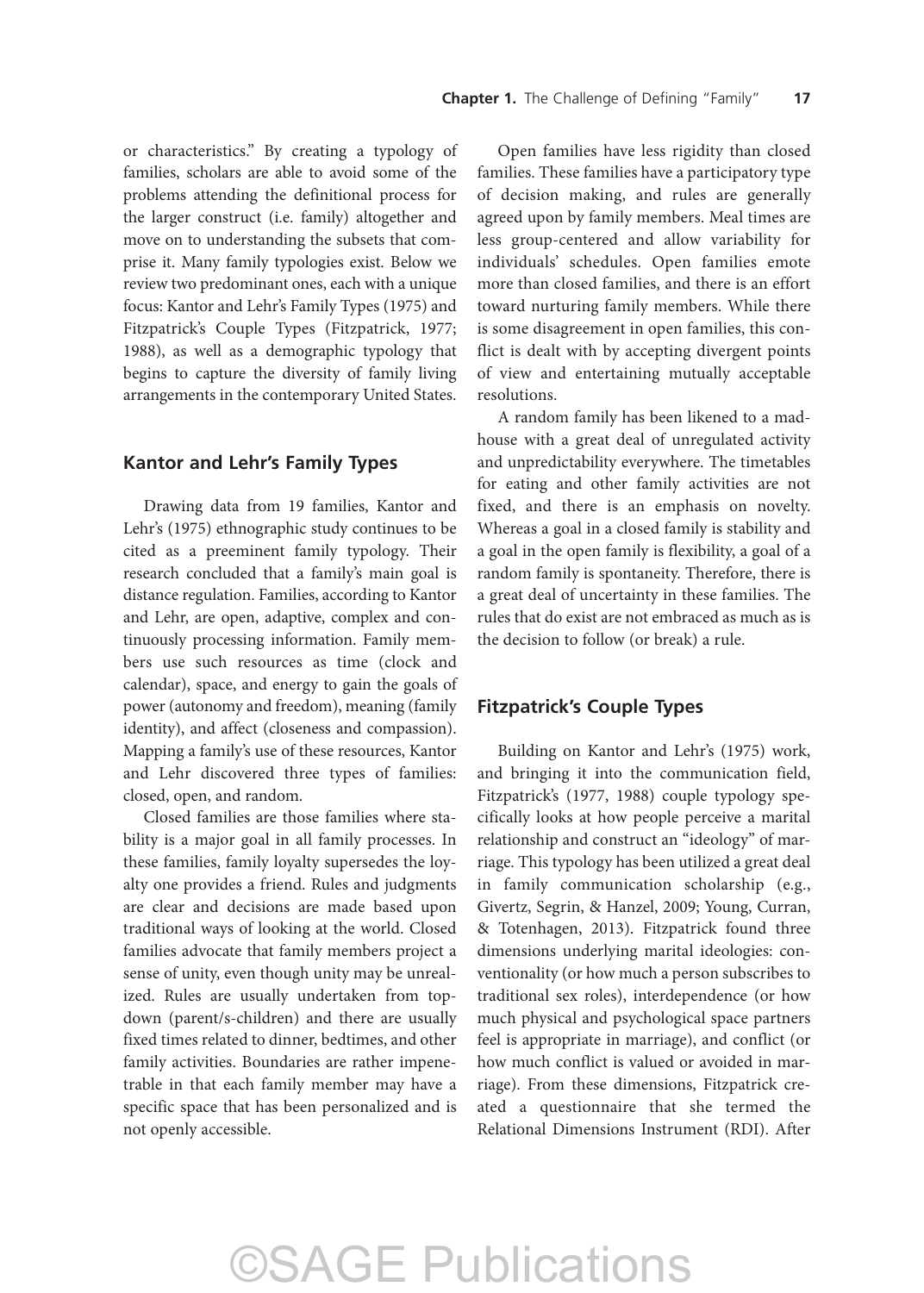administering the RDI to thousands of participants, Fitzpatrick found three marital types that she labeled Traditionals, Independents, and Separates.

With respect to each couple type, Fitzpatrick (1977) discovered several themes. First, Traditional Couples place an emphasis on stability over spontaneity. Their relationship contains conflict, although these couples are usually not that assertive. Traditionals are not conflict avoidant, but they do not need to engage in a great deal of conflict, because both partners generally embrace gendered divisions of labor and endorse gendered social conventions (e.g., a wife taking her husband's name upon marriage). Independent Couples differ from Traditional Couples in several ways. First, these couples adhere to the belief that individual freedom should not be constrained by marriage. Although Independents believe in a loving marriage, they are unwilling to see marriage as a merging of two people into one. Sharing is instrumental in this couple type, and Independent Couples place a premium on companionship, while maintaining their individuality. Independents believe they should not be bound by conventional sex roles and are willing to embrace conflict over how the division of labor should be enacted in their relationship. Finally, Separate Couples stress individual freedom over relationship maintenance. These couples opt for both psychological and physical distance in marriage. Interestingly, Separates also report being conflict avoidant in their marriages.

Fitzpatrick (1977) argued that, prior to her work, couples could be seen as falling into only one of two categories: satisfied or dissatisfied. Her typology showed that couples could be classified by the way they conducted their marriages (or, at least the way they thought marriages should be conducted). Fitzpatrick argued that couples could be happy or unhappy in any of the three types she advanced. However, some researchers have noted that the labels Fitzpatrick chose are not completely neutral in valence, and that, in the United States (especially in 1977) it

is preferable to be traditional or independent than it is to be separate in your marriage. And, Fitzpatrick herself described Separate Couples as "emotionally divorced." Further, Fitzpatrick's model is marital-centered, making it quite limited in application.

#### **Demographic Types**

What we describe next is a category-approach to family types. In essence, the vast amount of family communication research relies heavily upon investigating one (or more) of the following family configurations: a) nuclear/biological, b) single parent, c) extended, d) stepfamily, e) gaylesbian, f) cohabiting. Our goal in describing these six types is not to be exhaustive but rather to provide a snapshot of another confounding issue related to defining and interpreting the contemporary family. Each family type is interpreted, and representative family communication research using it is identified below.

The nuclear/biological family (Murdock, 1949) has been the family type that most in the United States have considered foundational for many years, and it is often the default type that people picture when the term *family* is invoked (Allen, et al., 2011). Only during the late 20th century did we see evidence of the decay of this family type. Nuclear families can be divided into either traditional or contemporary. Traditional nuclear families adhere to gendered communication patterns. The traditional nuclear family includes a husband/father working outside the home, a wife/mother working inside the home, and their biological children. Contemporary nuclear families include some variation on this, such as a stay-at-home father or dual-career couples with children. There are over 154,000 stay-at-home dads (up from 148,000 in 2005), overseeing nearly 290,000 children (U.S Census Bureau, 2011). The numbers of dual-career couples also is increasing, constituting nearly 48% of all couples in the United States ("How Career Couples Stay Happy," 2012).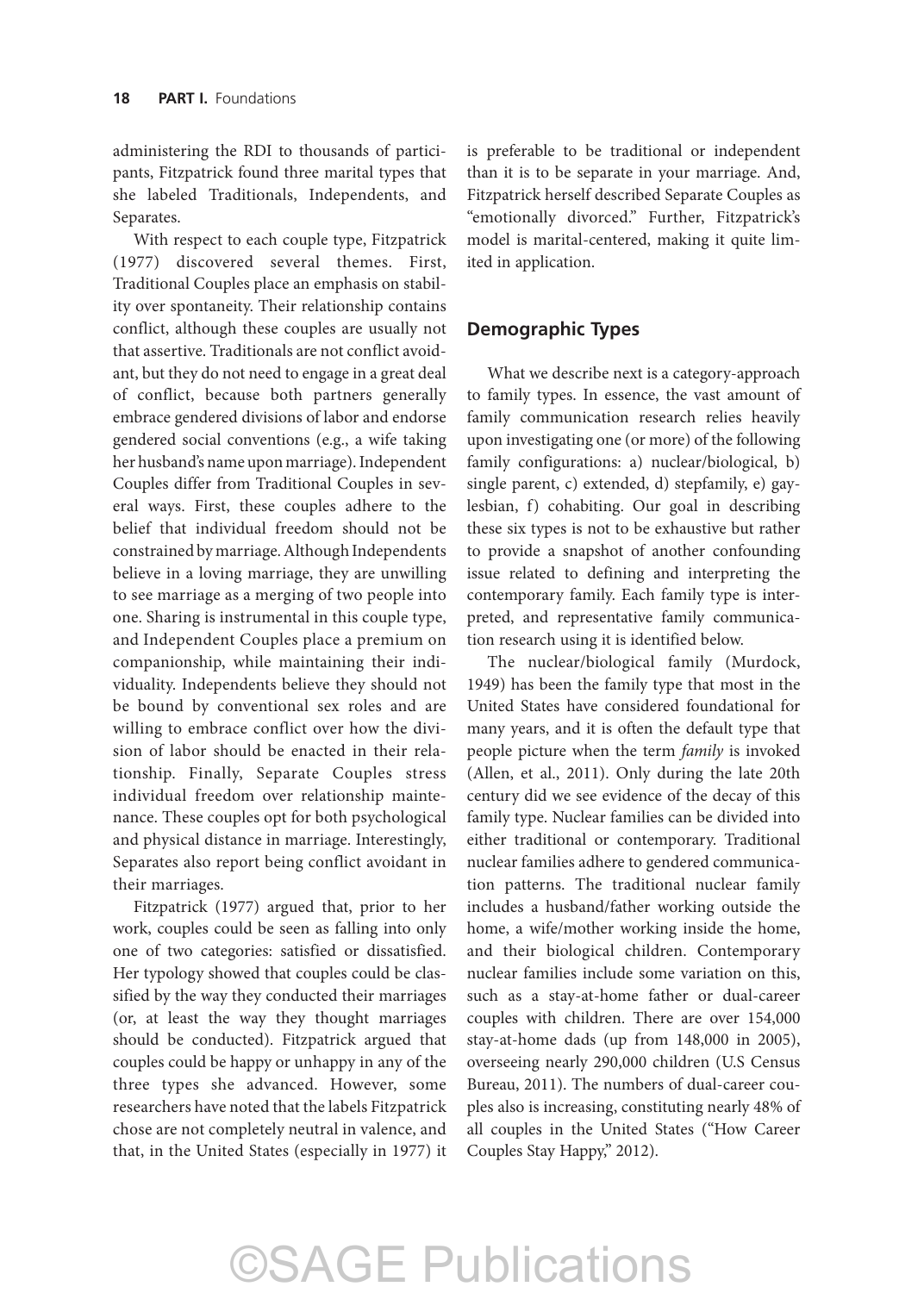Nuclear families and the various biological relationships within them have comprised the bulk of the populations studied by family communication researchers. That is, scholars have investigated the biological relationships embedded within nuclear families, including relationships between siblings (Myers, 2011; Myers & Bryant, 2008), fathers and daughters (Weiner-Levy, 2011), mothers and daughters (Penington, 2012), and mothers and sons (Morman & Whitely, 2012). Some scholars have also studied the binuclear family (Sweeney, 2010), an arrangement occurring when divorced spouses/parents retain a relationship over two households.

A second family type investigated by family communication researchers is the single-parent family. These households include one adult who serves as the primary parent for at least one child and data from 2012 show that they comprise nearly 30% of all U.S. households (http://www.census .gov/compendia/statab/2012/tables/12s1337.pdf). Up until the late 20th century, single parents were overwhelmingly women. Today's numbers, however, include a sizeable number of single-parent dads. Communication research investigating single mothers or fathers is very sparse. Some research (e.g., Toller & McBride, 2013) has examined communication in families after the death of one parent, however.

The extended family household, a third type, is a family residing with members beyond the nuclear family. This family type includes parents and children living together, along with other family members, most notably, grandparents. This arrangement continues to expand, given increasing life expectancies in the United States, and the need for children to serve as caregivers to their parents. In addition, as we noted earlier in this chapter, for various reasons adult children return to live with their families-of-origin. The arrival of these adult children may result in a version of an extended family. St. George (2010) noted that extended families are at their highest level in over 50 years. Culture is a mitigating factor in extended family configurations with Italian American, African American, and Latino

families replete with this family type (e.g., Romeo, 2011).

Like other family types, communication scholars have studied the extended family, although in limited ways. Prominently, grandparents and their various relationships have been investigated from a variety of perspectives (Dun, 2010; Miller-Day & Kam, 2010; Soliz, 2007; Turner, 2012). Although this body of research has been illuminating, family communication researchers have yet to embark upon studying behaviors much beyond this critical subunit of the family. To be sure, investigating perceptions of various members of an extended family has not received sufficient scholarly attention (see Fowler & Fisher, Chapter 13, this volume).

Stepfamilies, a fourth family type, include family members who are not the biological offspring of both the adults. In fact, this family type has been described as "the second time around" arrangement insofar as a reconstituted family has evolved from the merging of two families. With nearly 70% of all second marriages ending in divorce (Banschick, 2012), the escalating number of stepfamilies in the United States cannot be understated. Family communication researchers continue to be interested in studying stepfamilies. In fact, of all the family forms identified in this review, stepfamilies are among the most investigated (see Schrodt, Chapter 16, this volume). Speer, Giles, and Denes (2013), for instance, examined the accommodation practices in the stepparent-stepchild relationship. Koenig Kellas, LeClair-Underberg, and Normand (2008) studied the use of terminology in stepfamily relationships, discovering that formal, familiar, and familial language was employed to address members of the stepfamily. Stepchildren reported that address terms were used to indicate solidarity, separateness, or to deal with stepfamily life. Targeting online support group postings of childless stepmothers (stepmother/father household), Craig, Harvey-Knowles, and Johnson (2012) concluded that the stepmothers felt powerless in decision making and often felt disrespected by their spouses.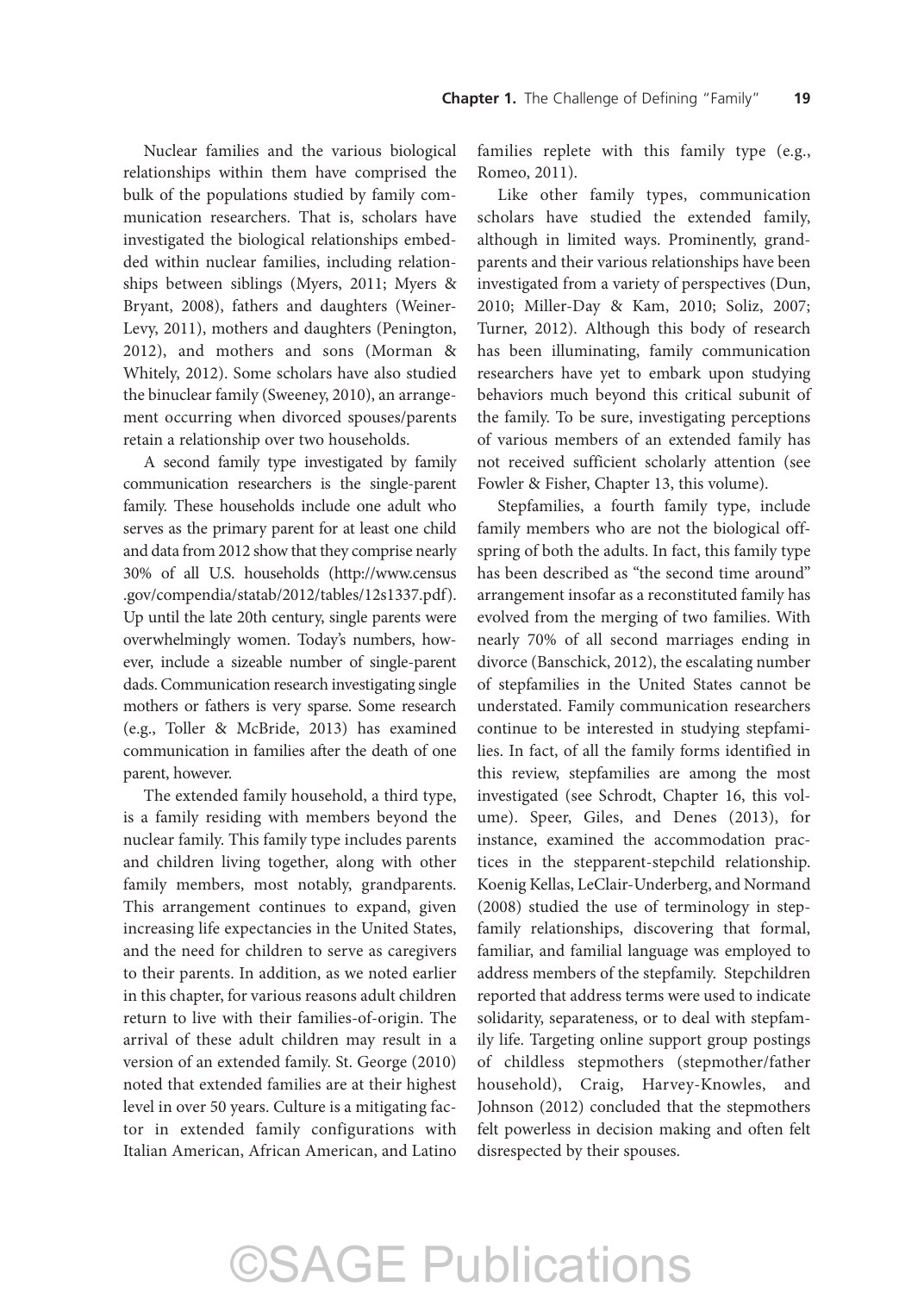Another demographic family type is gay- and lesbian-headed families, which include same-sex parents raising at least one child. This family form, as we have discussed previously, has gained political and cultural prominence. Indeed, overall, surveys continue to show that a majority of the U.S. population supports the right for gay men and lesbians to marry. These nuptials necessarily impact the family type as a "gay-by" boom remains underway. Further, with same-sex couples being able to adopt children in nearly all 50 states, scholarly interest in the gay- and lesbianheaded family will likely continue.

Researchers in family communication began studying gay men and lesbians as parents in 1995 (West & Turner, 1995). Since that time, and despite calls to study this family form (Turner & West, 2003), little family scholarship has been undertaken in the communication discipline. Much of the communication research that exists has been undertaken by Suter and her colleagues (e.g., Bergen, Suter, & Daas, 2006; Koenig-Kellas & Suter, 2012; Suter & Daas, 2007; see Suter, Chapter 15, this volume, for additional research). In addition, Lanutti (2013) was the first family communication scholar to specifically address married and engaged same-sex couples and their privacy management practices. Interestingly, although West and Turner reported that accessibility was a challenge in their research, growing cultural support and family visibility will likely provide researchers more opportunity to investigate this family type.

The sixth family type embedded in family literature is cohabiting couples. These couples are not married but have chosen to reside together. Cohabitors occupy a large percentage of households in the United States, and it is clear that cohabitation rates have risen significantly. For instance, from 2004 to 2010, the number of heterosexual cohabitors increased from 4.9 million to 7.5 million (Jay, 2012; Krieder, 2010); the number of same-sex cohabitors increased from 595,000 to over 700,000 ("Tracking Unmarried Same-Sex Couples Using Social Maps," 2012).

The increase in cohabiting couples has not been accompanied by an increase in family communication scholarship. In fact, this family configuration is perhaps the least-researched family type in the communication discipline. The limited studies available have addressed a number of different areas, including the effects of kissing (Floyd et al., 2009), the transition to parenthood (Bosch & Curran, 2011), and perceptions of power and its effects on conversational dominance (Dunbar & Burgoon, 2005). Each of these studies has compared unmarried cohabitors with married couples. But, no family communication research has featured the cohabiting couple as the sole unit of analysis.

The preceding is meant to be representative and for the purpose of illuminating the relationship between extant family communication scholarship and family configurations. Indeed, no exhaustive category system for family has been universally accepted or applied. In fact, one could argue that such a system may not be necessary, given the complexity, diversity, and unpredictable evolution of family life. Nonetheless, what can be ascertained is a listing of multiple family types, each of which has been investigated and used in family communication research (including the scholarship found in this volume). However, it is worth acknowledging that, despite the dizzying array of types and approaches to the definition of family, images of a two-generational nuclear family are persistent for many people regardless of their culture or their own family's configuration. For instance, Pyke (2000) found that adult Asian immigrants with aging parents drew on the construct of the nuclear family when thinking about their own families. Finally, it behooves researchers to acknowledge the relationship of family structures to governmental interpretations. That is, there is value in assessing data across family types and aligning them with data extracted from governmental sources such as the Centers for Disease Control (CDC) or Census Bureau. Such comparisons will be opportunistic for both researchers and those who digest complex information for public consumption (e.g., media, family policy centers, etc.).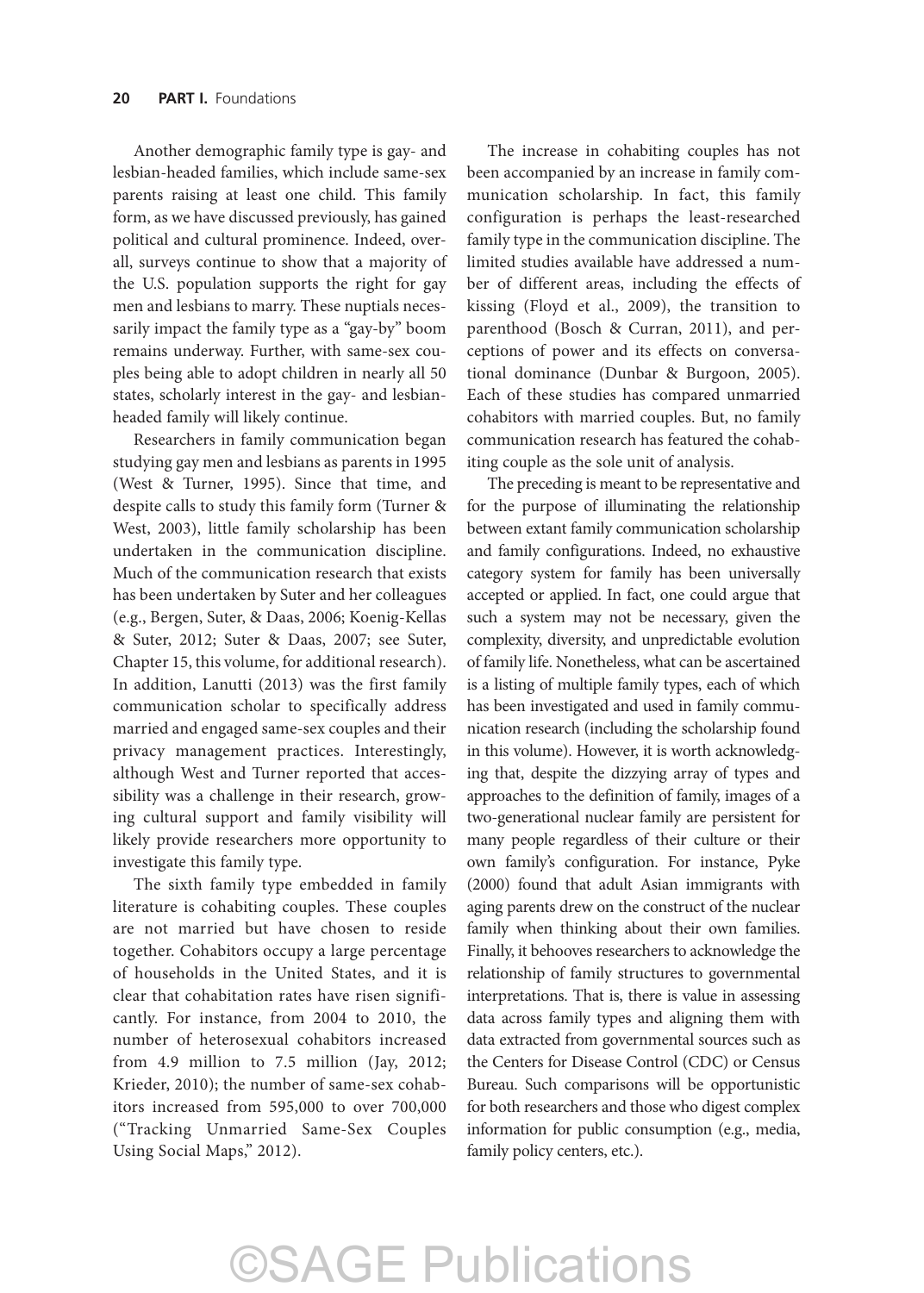### **Future Directions**

As we consider the interpretation of family and all of its dimensions, several areas for future consideration emerge. Exploring these avenues requires us to think about both theoretical and practical issues. Toward that end, we wish to provide some directions for family communication scholars that will have both research and pragmatic value. Because this chapter underscores the conundrum related to defining family, we find it valuable to identify various ways to clarify the definition of family. We wish to see more writers address this critical area specifically, because to date, researchers vary greatly in how they integrate a definition of family into their research. Some scholarship clearly addresses the struggle over definition, while other research assumes or implies a definition without explicitly stating what it is. Therefore, we argue that family communication scholars and teachers should: a) embark upon a comprehensive undertaking to discuss the definition of family, b) strive to agree upon whether or not it is important to have a common interpretation of family, and c) work toward a more robust understanding of the influence of culture upon various views of family.

Our first contention highlights one way to address the challenges associated with defining family. We believe it is wise to delineate and investigate the numerous views of family. To this end, identifying convention programs, seminars, and preconferences with the overarching theme of "Defining Family" might be considered. The annual meeting of the National Communication Association, for instance, would be an appropriate venue to showcase the various viewpoints and dialogues related to this issue. Further, the *Journal of Family Communication (JFC)* could focus a special issue on the definition of family. Interestingly, while *JFC* has provided a number of special issues focusing on important areas in family communication since its inception, it has not devoted space to examine the parameters of the central concept that we study.

We further suggest that as a field, we should discuss and debate whether there is a need to establish a common definition (or typology) of family. Assembling family communication scholars, teachers, editors, media experts, and policy makers to address the need for a common or universal understanding of family is an important first step. A further course of action would be to delineate the consequences of creating a common interpretation. Whether agreement or disagreement exists, all possible implications and consequences need to be explored. For example, if a team of experts determines that such a common view is risky or unnecessary, then how does the family communication field proceed? Will researchers be required to provide the assumptions they have made about family in their scholarship?

It is likely that any or all of the preceding recommendations will necessitate reflection, deliberation, and time. Yet, one area for future investigation that is without dispute relates to the influence of culture and social class upon the definition of family. We alluded to the significance of this area earlier, yet, we wish to reiterate that before any definition of family can be debated, scholars should continue their quest to understand how culture informs this process. Although family communication scholars have made important efforts to understand the intersection between culture and communication (see Harris & González, this volume), more attention to culture's influence on interpreting family is warranted.

### **Conclusions**

Our ideas of family are constantly changing and social issues compel us to continue renovating our definitions of family. Currently, our image of the family is affected by many changes, but these changes do not represent the disintegration of the American family. They are simply more reconstructions in the family's continual evolution. This evolution often provokes nostalgia. As Gillis (1996) observed, much changes in family life, but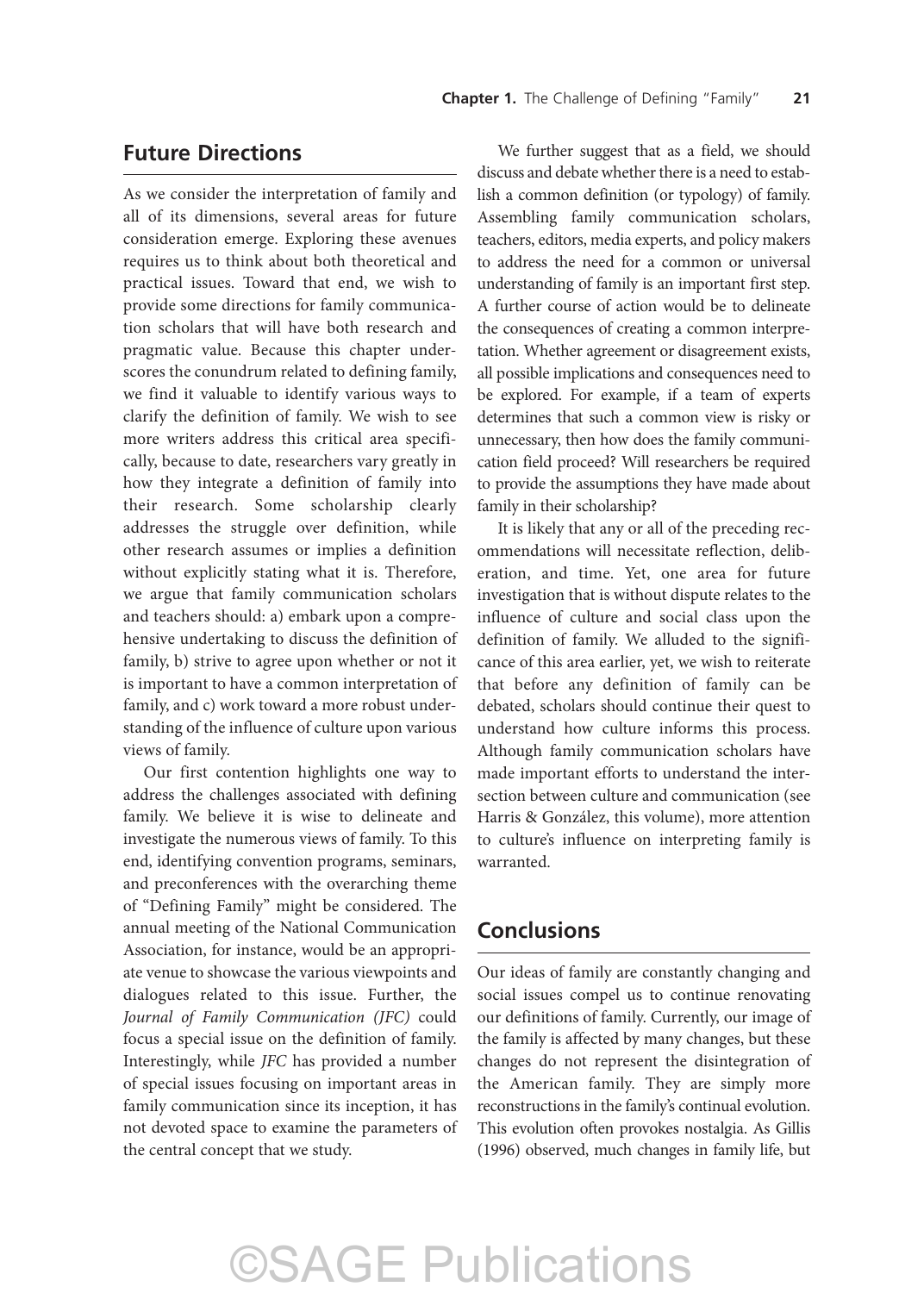one constant is that each generation looks back at past families as being more stable and authentic than current families.

Yet, even if the term *family* resists a simple unchanging definition, it still remains a critically important construct for laypeople, policy makers, and scholars. As laypeople, we recognize a need for historical roots, a communal present, and a way to connect to our future and the future beyond our own lifetimes. It seems likely that these needs find satisfaction within the family context. Jane Smiley (1996) eloquently speaks about how these needs all came together for her at her grandmother's funeral. In the midst of the eulogies for her grandmother, Smiley's 3-year-old son came to ask her a question. Smiley looked down at her young son in the context of the funeral and said,

"[h]e stood beside me, looking out at the group. I like to think that he was surveying his past, beginning to write his future, assembling the characters in his subconscious to live alongside the immediate, Freudian ones of Mom, Dad, and sisters, and I like to think that our voices, speaking of our grandmother entered him and lodged there, just at the boundary of conscious memory, ready to emerge when all of us are gone, and he is speaking to our unknown descendants" (p. 247).

As long as *family* means something this powerful to laypeople, scholars will continue to be interested in studying the communication processes that go on within it and construct it. In so doing, researchers will have to grapple with the meaning for family. Our responsibility may not be to find the one true definition, however, but rather to carefully define *family* for purposes of our study and clearly communicate that definition for our readers. Further, it behooves us to acknowledge the diversity of family in people's lived experiences and be sure that diversity is reflected in communication research.

### **References**

- Allen, K. A., Blieszner, R., & Roberto, K. A. (2011). Perspectives on extended family and fictive kin in the later years: Strategies and meanings of kin reinterpretation. *Journal of Family Issues, 32*(9), 1156-1177. doi: 10.1177/0192513X11404335.
- Bachman, M. K. (2008). Family values, feminism, and the post-traditional family. In D. G. Wiseman (Ed.), *The American family: Understanding its changing dynamics and place in society*  (pp. 39-52). Springfield, IL: Charles C. Thomas Publisher, Ltd.
- Banschick, M. (2012). The intelligent divorce: The high failure rate of second and third marriages. *Psychology Today*. Retrieved from http://www .psychologytoday.com/blog/the-intelligentdivorce/201202/the-high-failure-rate-secondand-third-marriages.
- Baxter, L. A., Henauw, C., Huisman, D., Livesay, C. B., Norwood, K., Su, H., Wolf, B., & Young, B. (2009). Lay conceptions of "family": A replication and extension. *Journal of Family Communication, 9(3),*  170-189.
- Bedford, V. H., & Blieszner, R. (1997). Personal relationships in later life families. In S. Duck (Ed.), *Handbook of personal relationships* (2nd Ed., pp. 523-539). New York, NY: Wiley.
- Bergen, K. M., Suter, E. A., & Daas, K. L. (2006). "About as solid as a fishnet": Symbolic construction of a legitimate parental identity for nonbiological lesbian mothers, *Journal of Family Communication*, *6,* 201-220.
- Bernardes, J. (2002). *Family studies: An introduction.*  London, UK: Routledge.
- Bosch, L., & Curran, M. A. (2011). Identity style and relationship quality for pregnant cohabiting couples during the transition to parenthood. *Identity: An International Journal of Theory and Research, 11,* 47-63.
- Braithwaite, D. O., & Baxter, L. A. (2006). *Engaging theories in family communication: Multiple perspectives.* Thousand Oaks, CA: Sage.
- Braithwaite, D. A., Wackernagel Bach, B., Baxter, L. A., DiVerniero, R., Hammonds, J. R., Hosek, A. M., Willer, E. K., & Wolf, B. A. (2010). Constructing family: A typology of voluntary kin. *Journal of Social and Personal Relationships, 27*(3), 388-407. doi: 10.1177/0265407510361615.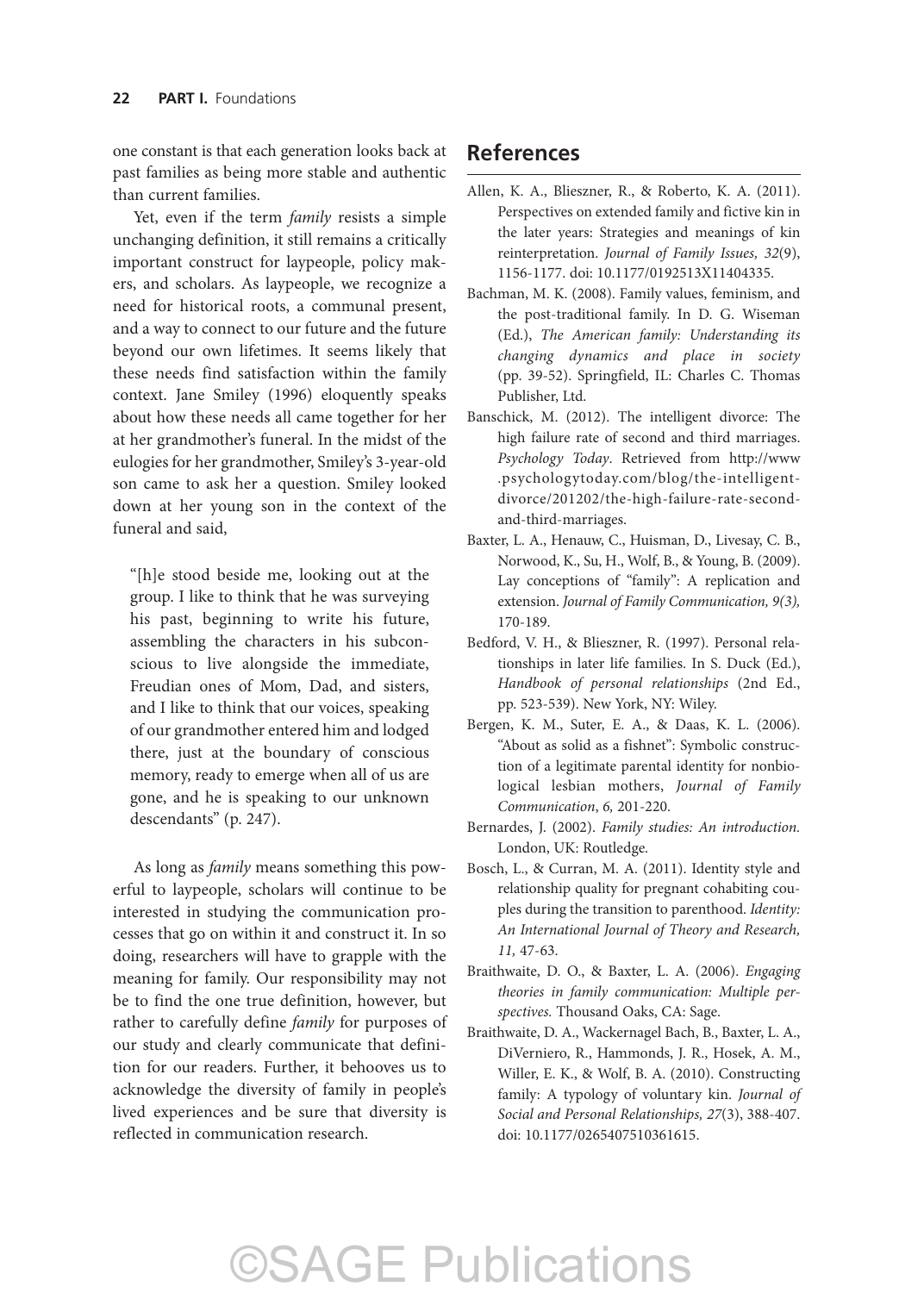- Burgess, E. W. (1926). The family as a unity of interacting personalities. *The Family, 7,* 3-9.
- Clerkin, E., Smith, A., & Hames, J. L. (in press). The interpersonal effects of Facebook reassurance seeking. *Journal of Affective Disorders*.
- Coontz, S. (1988). *The social origins of private life: A history of American families, 1600-1900.* London, UK: Verso.
- Coontz, S. (2005). *Marriage, a history: How love conquered marriage.* London, UK: Viking
- Craig, E. A., Harvey-Knowles, J. A., & Johnson, A. J. (2012). Childless stepmothers: Communicating with other stepmothers about spouses and stepchildren**.** *Qualitative Research Reports in Communication, 13*, 71-79.
- Dill, B. T. (2001). Our mothers' grief: Racial-ethnic women and the maintenance of families. In M. L. Andersen & P.H. Collins (Eds.). *Race, class, and gender: An anthology, 4th Edition* (pp. 268-289), Belmont, CA: Wadsworth.
- Dreby, J. (2012). The burden of deportation on children in Mexican immigrant families. *Journal of Marriage and Family, 74,* 829-845.
- Dun, T. (2010). Turning points in parent-grandparent relationships during the start of a new generation. *Journal of Family Communication, 10,* 196-210.
- Dunbar, N.E., & Burgoon, J.K. (2005). Perceptions of power and interactional dominance in interpersonal relationships. *Journal of Social and Personal Relationships, 22*, 207-233.
- Edwards, A. P., & Graham, E. E. (2009). The relationship between individuals' definitions of family and implicit personal theories of communication. *Journal of Family Communication, 9,* 191-208.
- Facts for features (2011). Retrieved from https://www .census.gov/newsroom/releases/archives/facts\_ for\_features\_special\_editions/cb11-ff11.html.
- Fitzpatrick, M. A. (1977). A typological examination of communication in relationships. In R. B. Rubin (Ed.), *Communication yearbook 1* (pp. 263-275). New Brunswick, NJ: Transaction Books.
- Fitzpatrick, M. A. (1988). Approaches to marital interaction research. In P. Noller & M. A. Fitzpatrick (Eds.), *Perspectives on marital interaction. Volume 1: Monographs in the Social psychology of language* (pp. 1-28). Clevedon, England: Multilingual Matters.
- Floyd, K., Boren, J. P., Hannawa, A. F., Hesse, C., McEwan, B., & Veksler, A. E. (2009). Kissing in

marital and cohabiting relationships: Effects on blood lipids, stress, and relationship satisfaction. *Western Journal of Communication, 73*, 113-133.

- Floyd, K., Mikkelson, A. C., & Judd, J. (2006). Defining the family through relationships. In L. H. Turner & R. West (Eds.), *The family communication sourcebook* (pp. 21-39). Thousand Oaks, CA: Sage.
- Galvin, K. M. (2006). Diversity's impact on defining the family: Discourse-dependence and identity. In L. H. Turner & R. West (Eds.), *The family communication sourcebook* (pp. 3-19). Thousand Oaks, CA: Sage.
- Gillis, J. R. (1996). *A world of their own making: Myth, ritual, and the quest for family values.* New York, NY: Basic Books.
- Givertz, M., Segrin, C., & Hanzal, A. (2009). The association between satisfaction and commitment differs across marital couple types. *Communication Research, 36*, 561-584.
- Gregory, E. (2013). For stronger families, focus on childcare, not birthrates. *The Atlantic.* Retrieved from http://www.theatlantic.com/sexes/archive/2013/08/ for-stronger-families-focus-on-childcare-notbirthrates/278280/.
- Holstein, J. A., & Gubrium, J. F. (1995). Deprivation and the construction of domestic life. *Journal of Marriage and the Family, 57,* 894-908.
- Holtzman, M. (2008). Defining family: Young adults' perceptions of the parent-child bond. *Journal of Family Communication, 8(3),* 167-185.
- How two-career couples stay happy (2012). Retrieved from http://blogs.hbr.org/cs/2012/07/how\_twocareer\_couples\_stay\_ha.html.
- Inside Higher Education. (2013). Controversy continues over gay parenting study. Retrieved from http://www.insidehighered.com/quick takes/2013/08/02/controversy-continues-overgay-parenting-study#ixzz2avoTvqKA.
- Jay, M. (2012). The downside of cohabiting before marriage. *New York Times*, p. 4 (Opinion).
- Kantor, D., & Lehr, W. (1975). *Inside the family*. San Francisco, CA: Jossey-Bass.
- Koenig Kellas, J., LeClair-Underberg, C., & Normand, E. L. (2008). Stepfamily address terms: "Sometimes they mean something and sometimes they don't." *Journal of Family Communication, 8*, 238-263.
- Koenig-Kellas, J., & Suter, E. A. (2012). Accounting for lesbian-headed families: Lesbian mothers'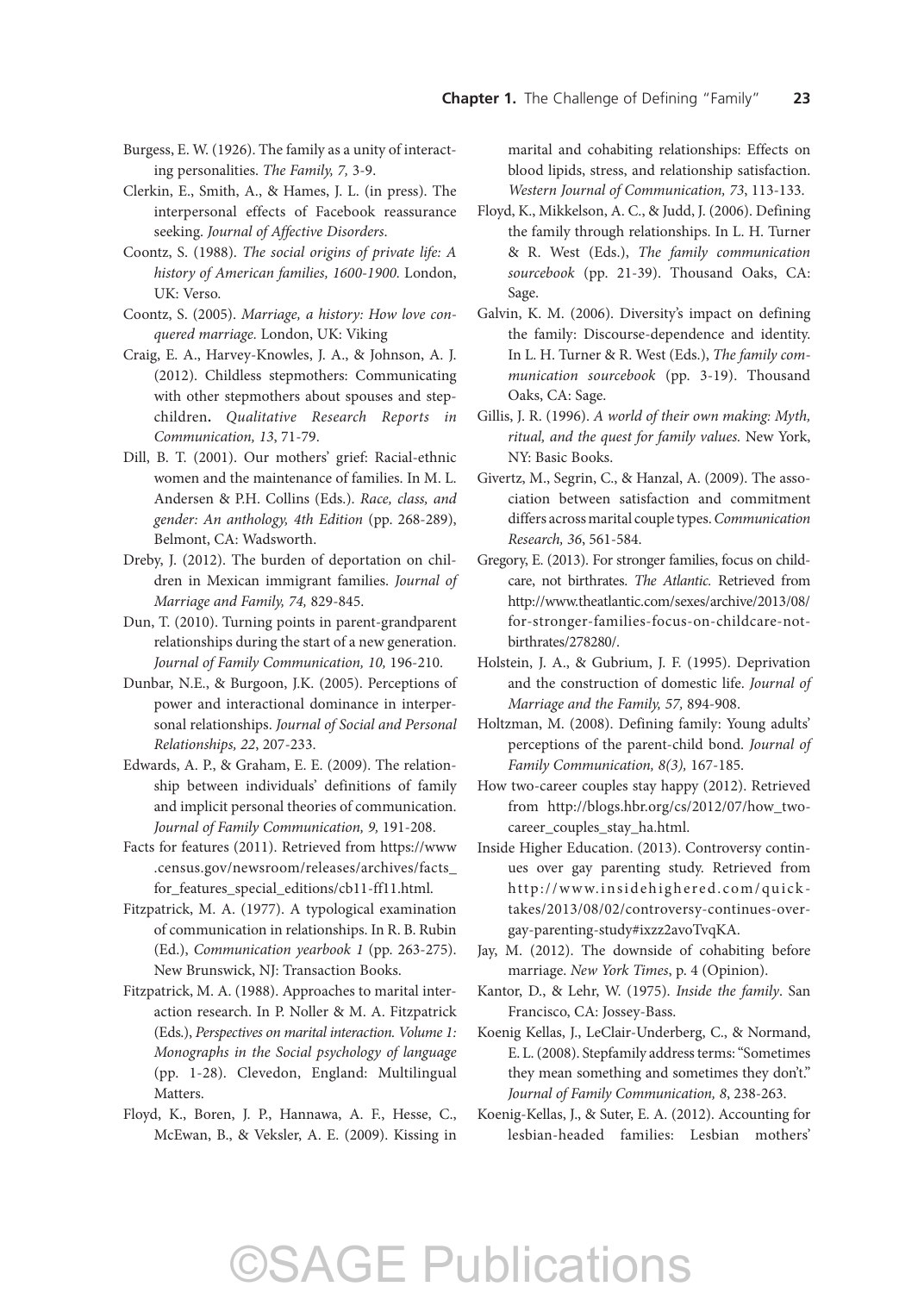responses to discursive challenges. *Communication Monographs, 79*, 475-498.

- Koerner, A., & Fitzpatrick, M. A. (2004). Communication in intact families. In A. Vangelisti (Ed.), *Handbook of family communication* (pp. 177-195). Mahwah, NJ: Lawrence Erlbaum.
- Krieder, R. M. (2010). Increase in opposite-sex cohabiting couples from 2009-1010. Annual Social and Economic Supplement (ASES) to the current population survey (CPS). Retrieved from http://www .census.gov/population/www/socdemo/INnc-Opp-sex-2009-to-2010.pdf
- Lanutti, P. (2013). Same-Sex marriage and privacy Management: Examining couples' communication with family members. *Journal of Family Communication, 13,* 60-75.
- Lou, L. L, Yan, Z., Nickerson, A., & McMorris, R. (2012). An examination of the reciprocal relationship of loneliness and Facebook use among first-year college students. *Journal of Educational Computing Research, 46,* 105-117.
- Mason, J., & Tipper, B. (2008). Being related: How children define and create kinship. *Childhood, 15*(4), 441-460. doi: 10.1177/0907568208097201.
- Miller-Day, M., & Kam, J. (2010). More than just openness: Developing and validating a measure of targeted parent-child communication about alcohol. *Health Communication, 25*, 293 – 302.
- Morman, M. T., & Whitely, M. (2012). An exploratory analysis of critical incidents of closeness in the mother/son relationship. *Journal of Family Communication, 12(1),* 22-39.
- Murdock, G. P. (1949). *Social structure.* New York, NY: Macmillan.
- Myers, S. A. (2011). "I have to love her, even if sometimes I may not like her": The reasons why adults maintain their sibling relationships. *North American Journal of Psychology, 13,* 51-62.
- Myers, S. A., & Bryant, L. E. (2008). Emerging adult siblings' use of verbally aggressive messages as hurtful messages. *Communication Quarterly, 56*, 268-283.
- Olson, L. N., Baiocchi-Wagner, E. A., Kratzer, J. M. W., & Symonds, S. E. (2012). *The dark side of family communication.* Cambridge, UK: Polity Press.
- Penington, B. (2012). "Pecked to death by ducks": Managing dialectical tensions in the motheradolescent daughter relationship. In A. Deakins, H. Sterk, & R. Lockridge (Eds.), *Mothers and daughters: Complicated connections across cultures*

(pp. 173-191). Lanham, MD: University Press of America.

- Pyke, K. (2000). "The normal American family" as an interpretive structure of family life among grown children of Korean and Vietnamese immigrants. *Journal of Marriage and the Family, 62,* 240-255.
- Rampell, C. (2013). Millennials, in their parents' basements. *Nytimes.com*. Retrieved from http:// economix.blogs.nytimes.com/2013/08/01/millennials-in-their-parents-basements/?src=twr.
- Romeo, V. (2011). Behind the store: Stories of a firstgeneration Italian American childhood. Bloomington, IN: iUniverse.
- Smiley, J. (1996). Afterword: Gen-narration. In S. S. Fiffer & S. Fiffer (Eds.), *Family: American writers remember their own* (pp. 241-247). New York, NY: Pantheon Books.
- Socha, T. J. (1999). Communication in family units: Studying the first "group." In L. R. Frey, D. Gouran, & M. S. Poole (Eds.). *The handbook of group communication theory and research* (pp. 475-492). Thousand Oaks, CA: Sage.
- Soliz, J. (2007). Communicative predictors of a shared family identity: Comparison of grandchildren's perceptions of family-of-origin grandparents and stepgrandparents, *Journal of Family Communication, 7*, 177-194.
- Speer, R. B., Giles, H., & Denes, A. (2013). Investigating stepparent-stepchild interactions: The role of communication accommodation. *Journal of Family Communication, 13, 218-231.*
- St. George, D. (2010, March). Pew report shows 50-year high point for multigenerational households. *Washington Post,* 3-5E.
- Stacey, J. (1999). The family values fable. In S. Coontz (Ed.), *American families: A multicultural reader*  (pp. 487-490). New York, NY: Routledge.
- Stewart, P. (2007). Who is kin? Family definition and African American families. *Journal of Human Behavior in the Social Environment, 15*(2), 163-181. doi:10.1300/J137v15n02\_10.
- Suter, E. A., & Daas, K. L. (2007). Negotiating heteronormativity dialectically: Lesbian couples' display of symbols in culture. *Western Journal of Communication, 71*, 177-195.
- Sweeney, M. M. (2010). Remarriage and stepfamilies: Strategic sites for family scholarship in the 21st century. *Journal of Marriage and Family, 72,* 667-684.
- Tankersley, H. E. (2008). What is "family"?: Defining the terms of the U.S. welfare state. In D. G. Wiseman